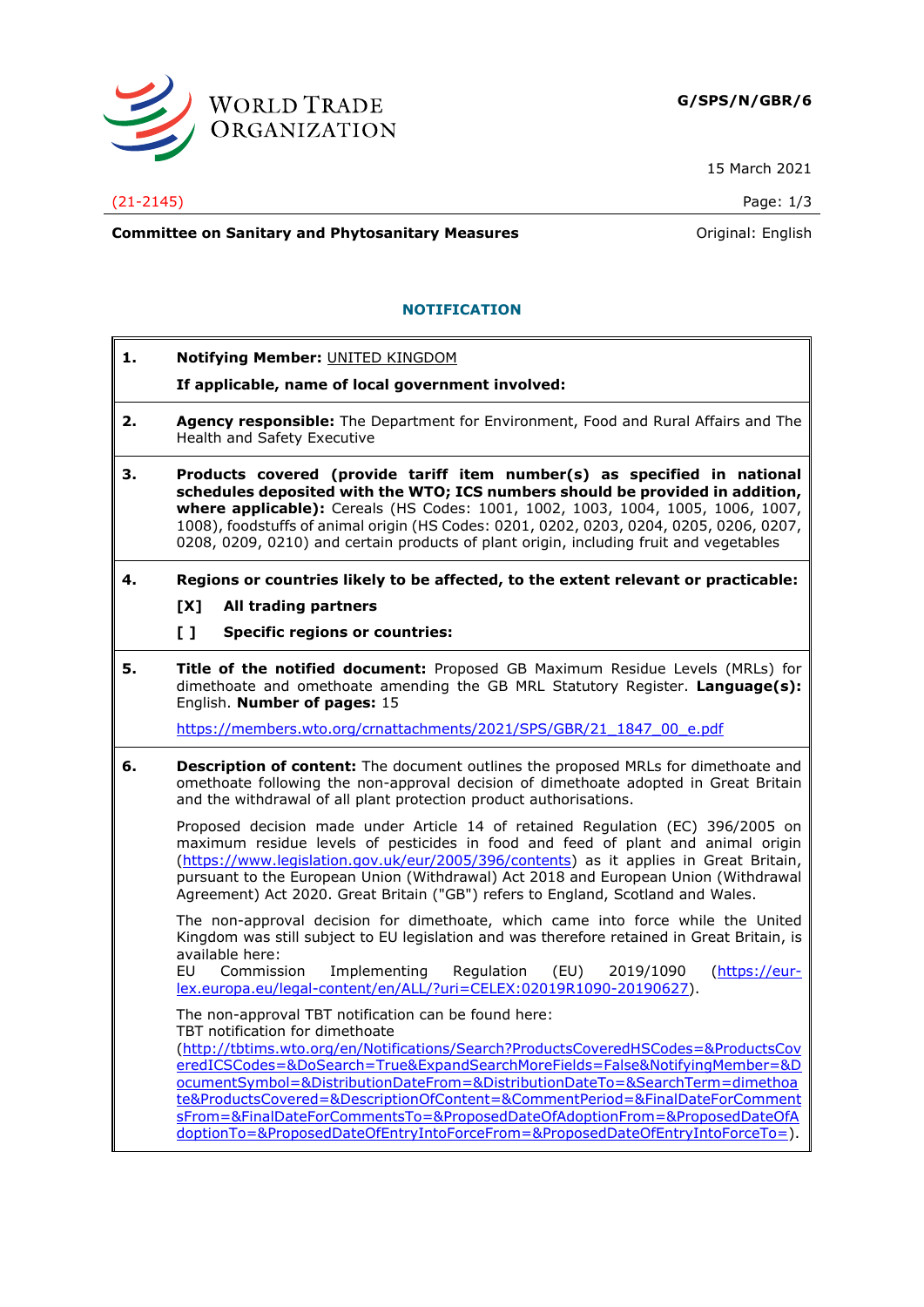Omethoate is a non-approved active in Great Britain. The residue definition for compliance with MRLs requires dimethoate and omethoate to be determined separately.

All MRLs are being lowered to the limit of quantification as a public health concern cannot be excluded. The basis of the assessment was delivered and implemented prior to 1 January 2021 and therefore the risk assessment delivered by the European Food Safety Authority is being referenced. The risk assessment can be seen here: [Peer review of the](https://efsa.onlinelibrary.wiley.com/doi/epdf/10.2903/j.efsa.2018.5454)  risk [assessment](https://efsa.onlinelibrary.wiley.com/doi/epdf/10.2903/j.efsa.2018.5454) of the active substance dimethoate [\(https://efsa.onlinelibrary.wiley.com/doi/epdf/10.2903/j.efsa.2018.5454\)](https://efsa.onlinelibrary.wiley.com/doi/epdf/10.2903/j.efsa.2018.5454).

## **7. Objective and rationale: [X] food safety, [ ] animal health, [ ] plant protection, [ ] protect humans from animal/plant pest or disease, [ ] protect territory from other damage from pests.**

- **8. Is there a relevant international standard? If so, identify the standard:**
	- **[X] Codex Alimentarius Commission** *(e.g. title or serial number of Codex standard or related text)***:** The Codex MRLs (CXLs) adopted for dimethoate and omethoate are available in the Codex Pesticide Residues in Food Online Database. The CXLs specifically for dimethoate and omethoate are available here:
		- Dimethoate CXLs [http://www.fao.org/fao-who-codexalimentarius/codex](http://www.fao.org/fao-who-codexalimentarius/codex-texts/dbs/pestres/pesticide-detail/en/?p_id=27)[texts/dbs/pestres/pesticide-detail/en/?p\\_id=27](http://www.fao.org/fao-who-codexalimentarius/codex-texts/dbs/pestres/pesticide-detail/en/?p_id=27) − Omethoate CXLs
		- [http://www.fao.org/fao-who-codexalimentarius/codex](http://www.fao.org/fao-who-codexalimentarius/codex-texts/dbs/pestres/pesticide-detail/en/?p_id=55)[texts/dbs/pestres/pesticide-detail/en/?p\\_id=55](http://www.fao.org/fao-who-codexalimentarius/codex-texts/dbs/pestres/pesticide-detail/en/?p_id=55)
	- **[ ] World Organization for Animal Health (OIE)** *(e.g. Terrestrial or Aquatic Animal Health Code, chapter number)***:**
	- **[ ] International Plant Protection Convention** *(e.g. ISPM number)***:**
	- **[ ] None**

**Does this proposed regulation conform to the relevant international standard?** 

**[ ] Yes [X] No**

**If no, describe, whenever possible, how and why it deviates from the international standard:** There are currently codex MRLs established for dimethoate and these are listed in the "Codex Pesticide Residues in Food Online Database". However, the Joint Meeting on Pesticide Residues<sup>1</sup> (JMPR) has recommended that all codex MRLs for dimethoate are withdrawn as a result of concerns relating to the genotoxicity of omethoate and other related metabolites. The JMPR was unable to conduct long term and acute dietary intake assessments.

The JMPR report from 2019 can been seen here: [http://www.fao.org/3/ca7455en/ca7455en.pdf.](http://www.fao.org/3/ca7455en/ca7455en.pdf)

The measures proposed are in accordance with the recommendations made by the JMPR. The measure has no impact on the two CXLs established for omethoate.

<sup>1</sup> The "Joint Meeting on Pesticide Residues" (JMPR) is an expert ad hoc body administered jointly by FAO and WHO in the purpose of harmonizing the requirement and the risk assessment on the pesticide residues.

- **9. Other relevant documents and language(s) in which these are available:**
- **10. Proposed date of adoption** *(dd/mm/yy)***:** 3 June 2021
	- **Proposed date of publication** *(dd/mm/yy)***:** 3 June 2021
- **11. Proposed date of entry into force: [ ] Six months from date of publication**, **and/or** *(dd/mm/yy)***:** 3 December 2021
	- **[ ] Trade facilitating measure**